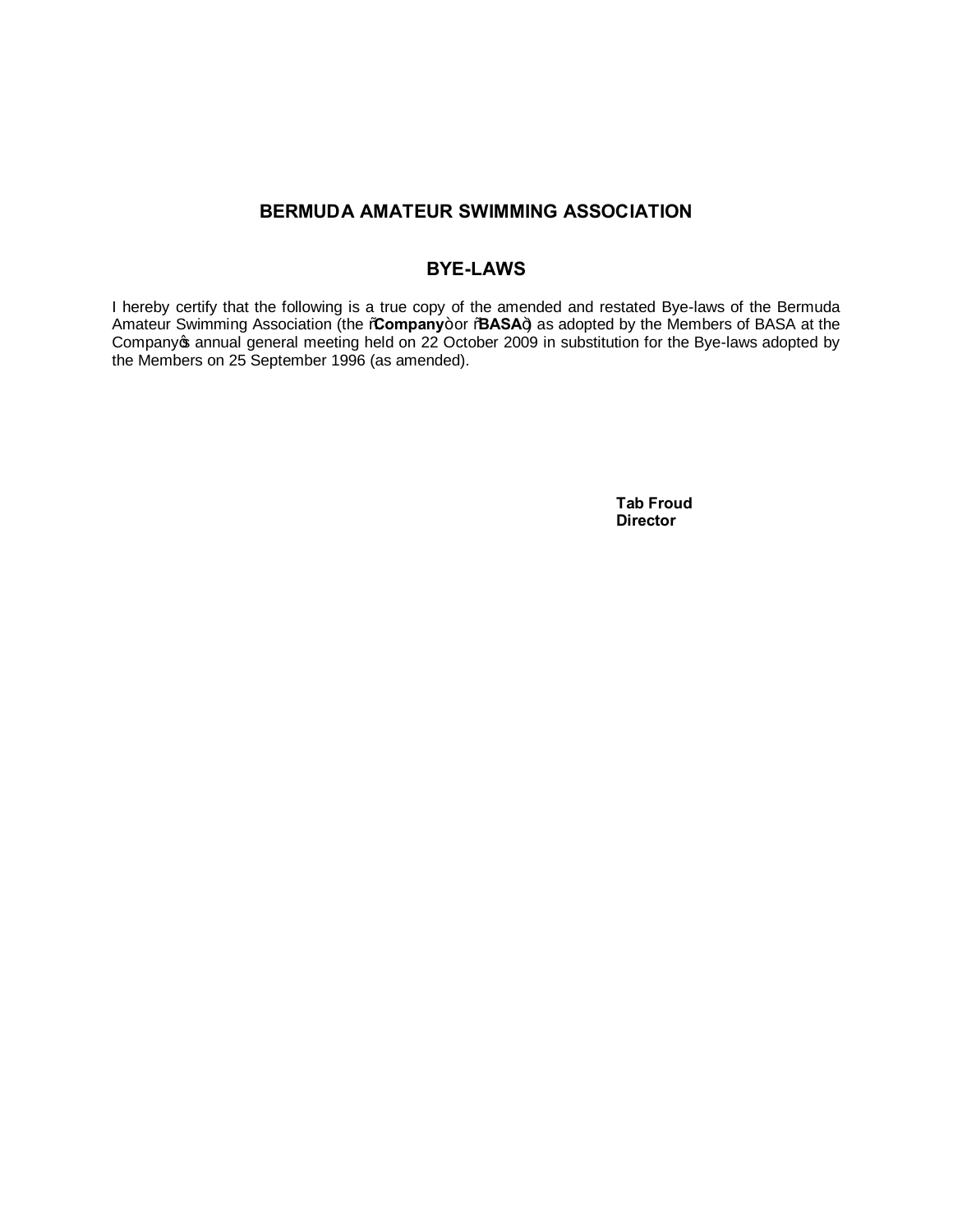# **TABLE OF CONTENTS**

| 1. |             | <b>INTERPRETATION</b>                                       | 4                |
|----|-------------|-------------------------------------------------------------|------------------|
| 2. |             | <b>INCORPORATION STATEMENT</b>                              | 5                |
| 3. |             | <b>OBJECTS AND AIMS</b>                                     | 5                |
| 4. | <b>FINA</b> |                                                             | 5                |
| 5. |             | <b>ANTI-DOPING</b>                                          | 6                |
| 6. |             | <b>AQUATIC EVENTS IN BERMUDA</b>                            | 6                |
| 7. |             | INTERNATIONAL MEETS; COMPETITORS COMPETING ABROAD;          |                  |
|    |             | <b>QUALIFICATIONS; WORLD, AREA AND GROUP CHAMPIONSHIPS</b>  | 7                |
| 8. |             | <b>MEMBERSHIP</b>                                           | $\overline{7}$   |
|    |             | <b>BOARD OF DIRECTORS</b>                                   | 8                |
|    | 9.          | <b>Board of Directors</b>                                   | 8                |
|    | 10.         | Composition of the Board                                    | 8                |
|    | 11          | <b>Appointment of Directors</b>                             | 8                |
|    | 12.         | <b>Alternate Directors</b>                                  | 8                |
|    | 13.         | Vacancies on the Board                                      | 9                |
|    | 14.         | Defects in Appointment of Directors                         | 9                |
|    | 15.         | Procedure for Removal of Directors                          | 9                |
|    | 16.         | Register of Directors and Officers                          | $\boldsymbol{9}$ |
|    |             | POWERS AND DUTIES OF THE DIRECTORS                          | 10               |
|    | 17.         | Power to Appoint General Manager or Chief Executive Officer | 10               |
|    | 18.         | Power to Appoint a Manager                                  | 10               |
|    | 19.         | Power to Authorise Specific Actions                         | 10               |
|    | 20.         | Power to Appoint Attorney                                   | 10               |
|    | 21.         | <b>Executive Committee</b>                                  | 10               |
|    | 22.         | Power to Delegate to an Individual or a Committee           | 10               |
|    | 23.         | Power to Borrow and Charge Property                         | 10               |
|    | 24.         | Power to appoint and dismiss Employees                      | 11               |
|    |             | PROCEEDINGS OF THE DIRECTORS                                | 11               |
|    | 25.         | Notice of Meetings of the Board                             | 11               |
|    | 26.         | Quorum at Meetings of the Board                             | 11               |
|    | 27.         | Meetings of the Board                                       | 11               |
|    | 28.         | <b>Written Resolutions</b>                                  | 11               |
|    | 29.         | Obligations of Board to keep minutes                        | 11               |
|    | 30.         | Contracts and disclosure of Directorsqinterests             | 12 <sup>°</sup>  |
|    |             | OFFICERS OF THE COMPANY                                     | 12               |
|    | 31.         | Officers of the Company                                     | 12 <sup>2</sup>  |
|    | 32.         | Appointment of Officers                                     | 12 <sup>2</sup>  |
|    | 33.         | Remuneration and duties of Officers                         | 12               |
|    |             | <b>INDEMNITY</b>                                            | 12               |
|    | 34.         | Indemnification of Directors and Officers of the Company    | 12               |
|    |             | <b>MEETINGS OF THE MEMBERS</b>                              | 13               |
|    | 35.         | <b>Annual General Meetings</b>                              | 13               |
|    | 36.         | <b>Special General Meetings</b>                             | 13               |
|    | 37.         | Accidental omission of notice of general meeting            | 13               |
|    | 38.         | Short notice                                                | 13               |
|    | 39.         | Postponement of meetings                                    | 13               |
|    | 40.         | Quorum for general meetings                                 | 13               |
|    | 41.         | Adjournment of meetings                                     | 14               |
|    | 42.         | Written resolutions                                         | 14               |
|    | 43.         | Telephone etc. meetings                                     | 14               |
|    | 44.         | <b>Attendance of Directors</b>                              | 14               |
|    | 45.         | Chairman of meetings                                        | 15               |
|    | 46.         | Voting at meetings                                          | 15               |
|    | 47.         | Voting on show of hands                                     | 15 <sub>15</sub> |
|    | 48.         | Chairmanos decision                                         | 15 <sub>15</sub> |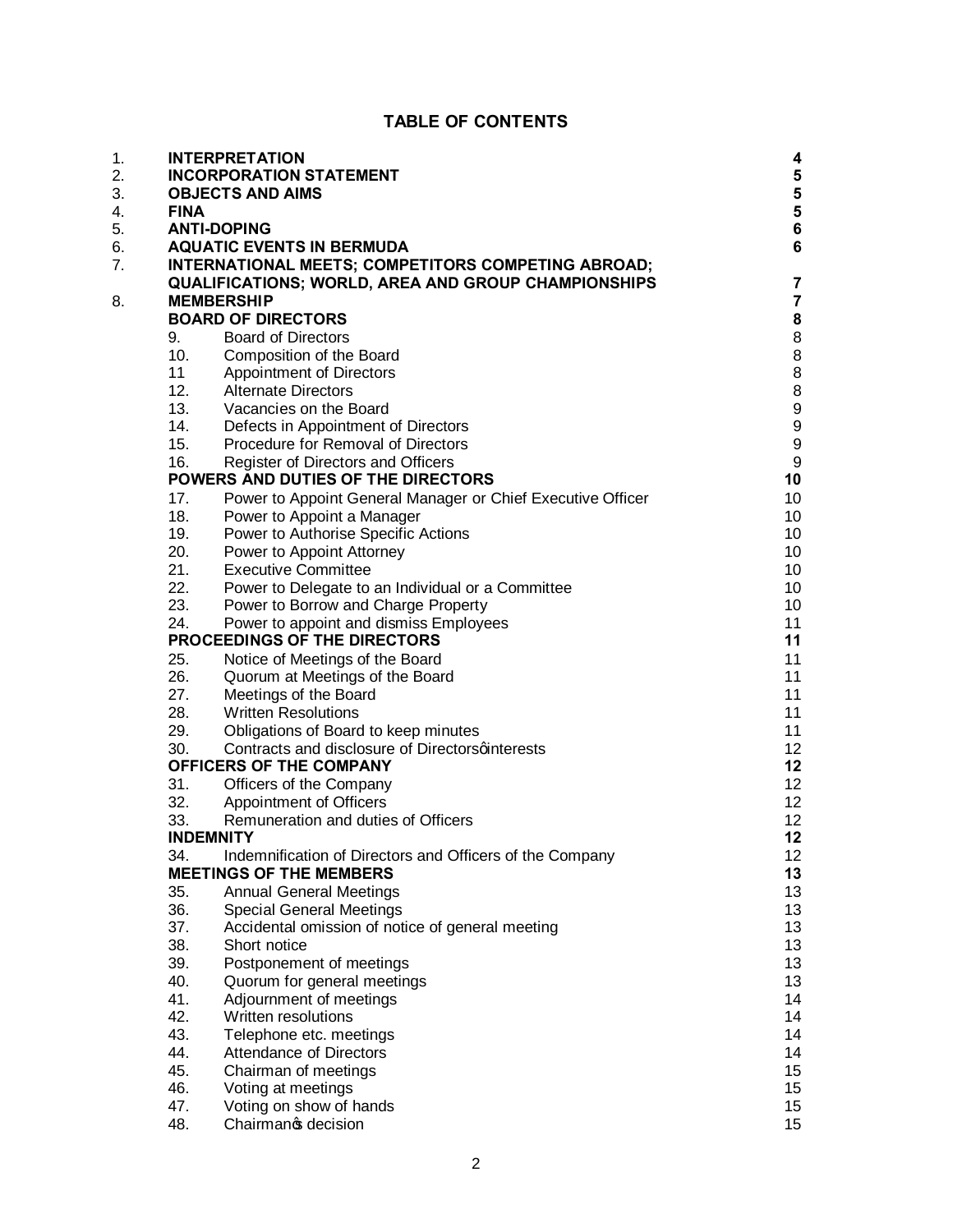| 49.                                      | Voting by Poll                        | 15 |  |
|------------------------------------------|---------------------------------------|----|--|
| <b>AMENDMENTS TO THE BYE-LAWS</b>        |                                       |    |  |
| 50.                                      | Amendments                            | 15 |  |
| <b>ACCOUNTS AND FINANCIAL STATEMENTS</b> |                                       |    |  |
| 51.                                      | Records of account                    | 16 |  |
| 52.                                      | Financial year end                    | 16 |  |
| 53.                                      | <b>Financial Statements</b>           | 16 |  |
| <b>AUDIT</b>                             |                                       |    |  |
| 54.                                      | Appointment of Auditor                | 16 |  |
| 55.                                      | Remuneration of Auditor               | 16 |  |
| 56.                                      | Vacating of office of Auditor         | 16 |  |
| 57.                                      | Access to books of the Company        | 17 |  |
| 58.                                      | Report of the Auditor                 | 17 |  |
| <b>SEAL OF THE COMPANY</b>               |                                       |    |  |
| 59.                                      | The Seal                              | 17 |  |
| 60.                                      | Manner in which seal is to be affixed | 17 |  |
| <b>WINDING-UP</b>                        |                                       |    |  |
| 61.                                      | Assets                                | 17 |  |
| 62.                                      | Winding-up/distribution by liquidator | 17 |  |
| 63.                                      | Application of Income and Property    | 17 |  |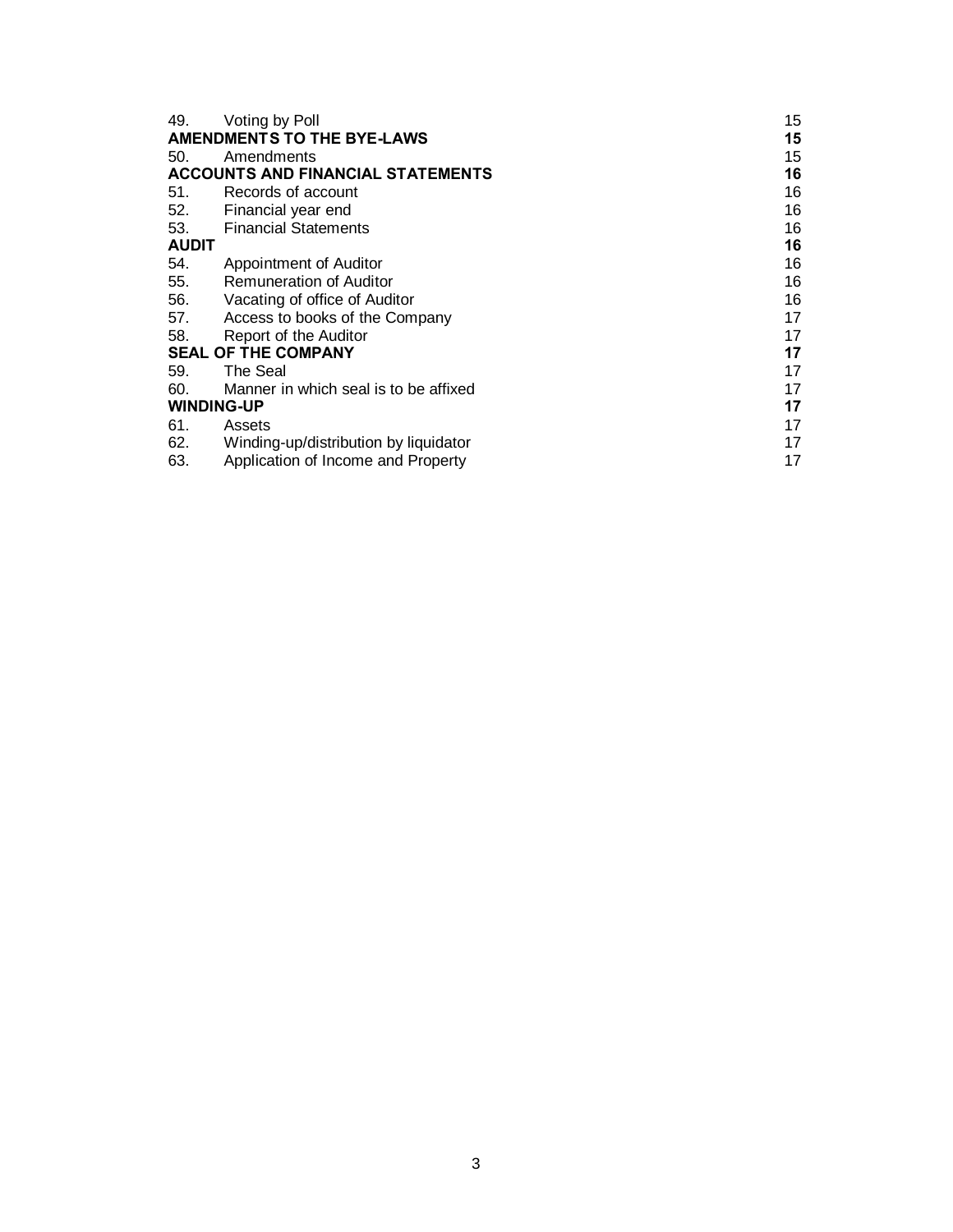#### **INTERPRETATION**

- 1.1 In these Bye-laws the following words and expressions shall, where not inconsistent with the context, have the following meanings:
	- (a) Wact+means the Companies Act 1981 as amended from time to time;
	- (b) "**Alternate Director**" means an alternate director appointed in accordance with these Bye-laws;
	- (c) **Auditor**+includes any individual or partnership;
	- (d) **BCDS**+means the Bermuda Council for Drug Free Sport;
	- (e) "**Board**" means the Board of Directors appointed or elected pursuant to these Bye-laws and acting by resolution in accordance with the Act and these Bye-laws or the Directors present at a meeting of Directors at which there is a quorum;
	- (f) "**Chair**" means the individual appointed to perform any or all of the duties of chairman of the Board and includes a deputy or assistant chairperson;
	- (g) "**Company**" means the Bermuda Amateur Swimming Association, a company limited by guarantee;
	- (h) **Director**+means a director of the Company and includes an Alternate Director;
	- (i) *FRINA*+means Federation Internationale De Natation;
	- (k) "**FINA Bureau**" means the FINA Bureau as defined in rule C 3.1 of the FINA Constitution as may be amended by FINA from time to time;
	- (l) "**FINA Congress**" means the General Congress of FINA as defined and constituted under and in accordance with rule C 15 of the FINA Constitution as may be amended by FINA from time to time:
	- (m) **% MINA Rules**+ means the Constitution, General Rules, By laws, Swimming Rules, Open Water Rules, Diving Rules, Water Polo Rules, Master Rules, Facility Rules, Medical Rules, Doping Control Rules and such other rules and regulations promulgated by FINA from time to time, and includes the same as may be amended by FINA from time to time;
	- (n) "**Member**" means any club or organization whose purposes are in accordance with the objects and aims of the Company and which has fulfilled the Company op requirements from time to time for membership in the Company;
	- (o) "**Memorandum of Association**" means the Company's memorandum of association subscribed to on 28 June 1996 upon incorporation of the Company, as the same may be amended, superseded or supplemented from time to time;
	- (p) "**Notice**" means written notice as further defined in these Bye-laws unless otherwise specifically stated;
	- (q) *Mofficer*+ means any person appointed by the Board to hold an office in the Company;
	- (r) "**Register of Directors and Officers**" means the register of directors and officers referred to in these Bye-laws;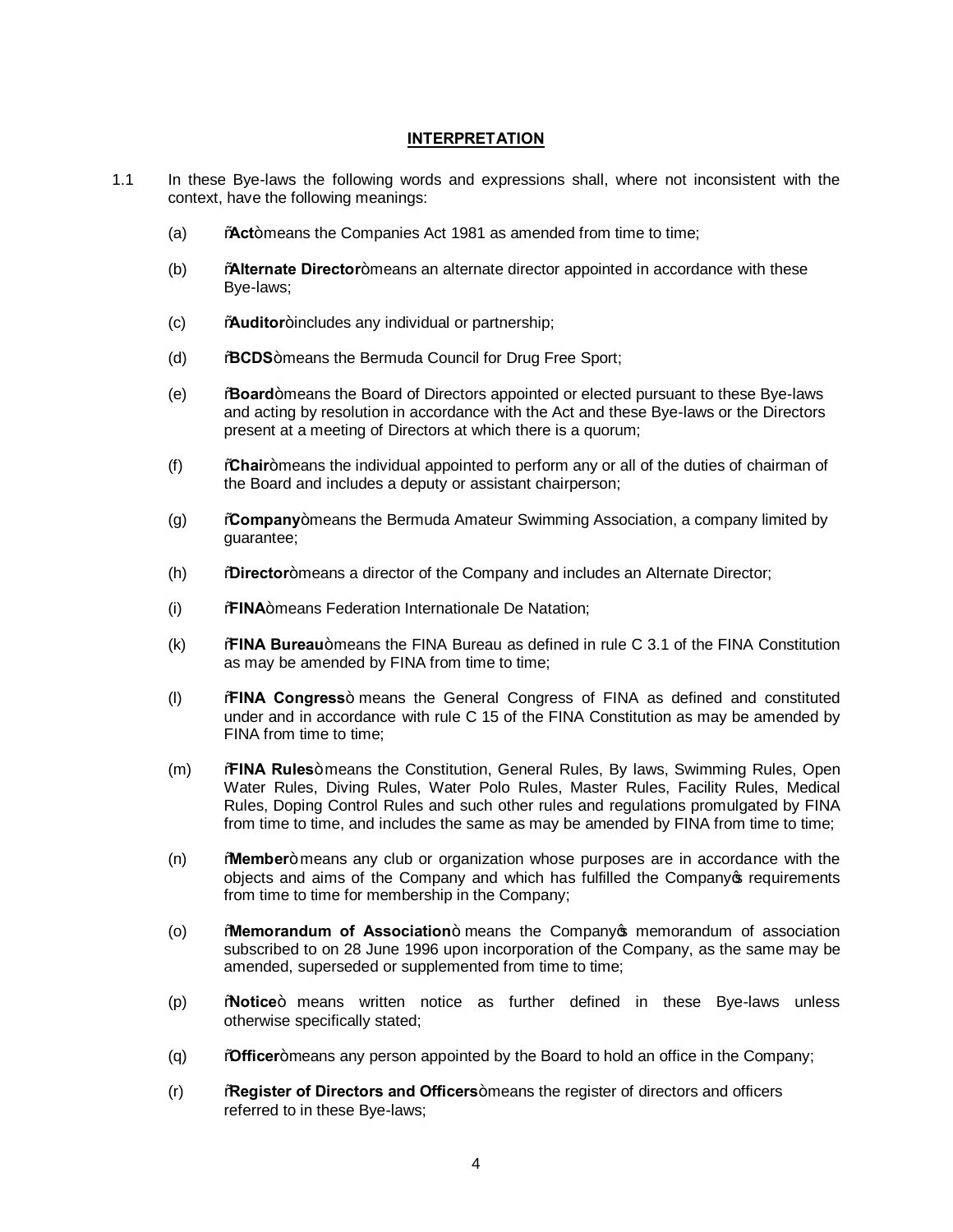- (s) **Register of Members**+means the register of Members of the Company maintained in accordance with Section 65 of the Act and referred to in these Bye-laws;
- (t) "**Secretary**" means the person appointed to perform any or all of the duties of the secretary of the Company and includes any deputy or assistant secretary;
- (u) **Treasurer**+ means the person appointed to perform any or all the duties of treasurer of the Company and includes any deputy or assistant treasurer;
- (v) WADA+means the World Anti-Doping Agency.
- 1.2 In these Bye-laws, where not inconsistent with the context:
	- (a) words denoting the plural number include the singular number and vice versa;
	- (b) words denoting the masculine gender include the feminine gender;
	- (c) words importing persons include companies, or bodies of persons whether corporate or not;
	- (d) the words:
		- $(ii)$  %may+shall be construed as permissive;
		- $(iii)$  % % hall + shall be construed as imperative:
	- (e) unless otherwise provided herein words or expressions defined in the Act shall bear the same meaning in these Bye-laws.
- 1.3 Expressions referring to writing or written shall, unless the contrary intention appears, include facsimile, printing, lithography, photography, electronic mail and other modes of representing words in a visible form.

#### **INCORPORATION STATEMENT**

2. The Company was organized as an unincorporated organization during 1992 and subsequently incorporated under the Act on 6 August 1996 as a local company limited by guarantee.

#### **OBJECTS AND AIMS**

- 3.1 The objects of the Company are as set out in its Memorandum of Association and include the promotion and development of swimming, open water swimming, diving, water polo, synchronized swimming and masters swimming at all levels in Bermuda.
- 3.2 In addition to its objects, the Company open images are also to:
	- (a) secure and maintain affiliations to all international organizations associated with the stated objects and aims of the Company; and
	- (b) frame rules for the establishment and recording of national records in all activities under its authority and to organize annual Bermuda championships in such activities.

#### **FINA**

4.1 The Company recognizes that FINA is the only recognized body in the world which governs swimming, open water swimming, diving, water polo, synchronized swimming and masters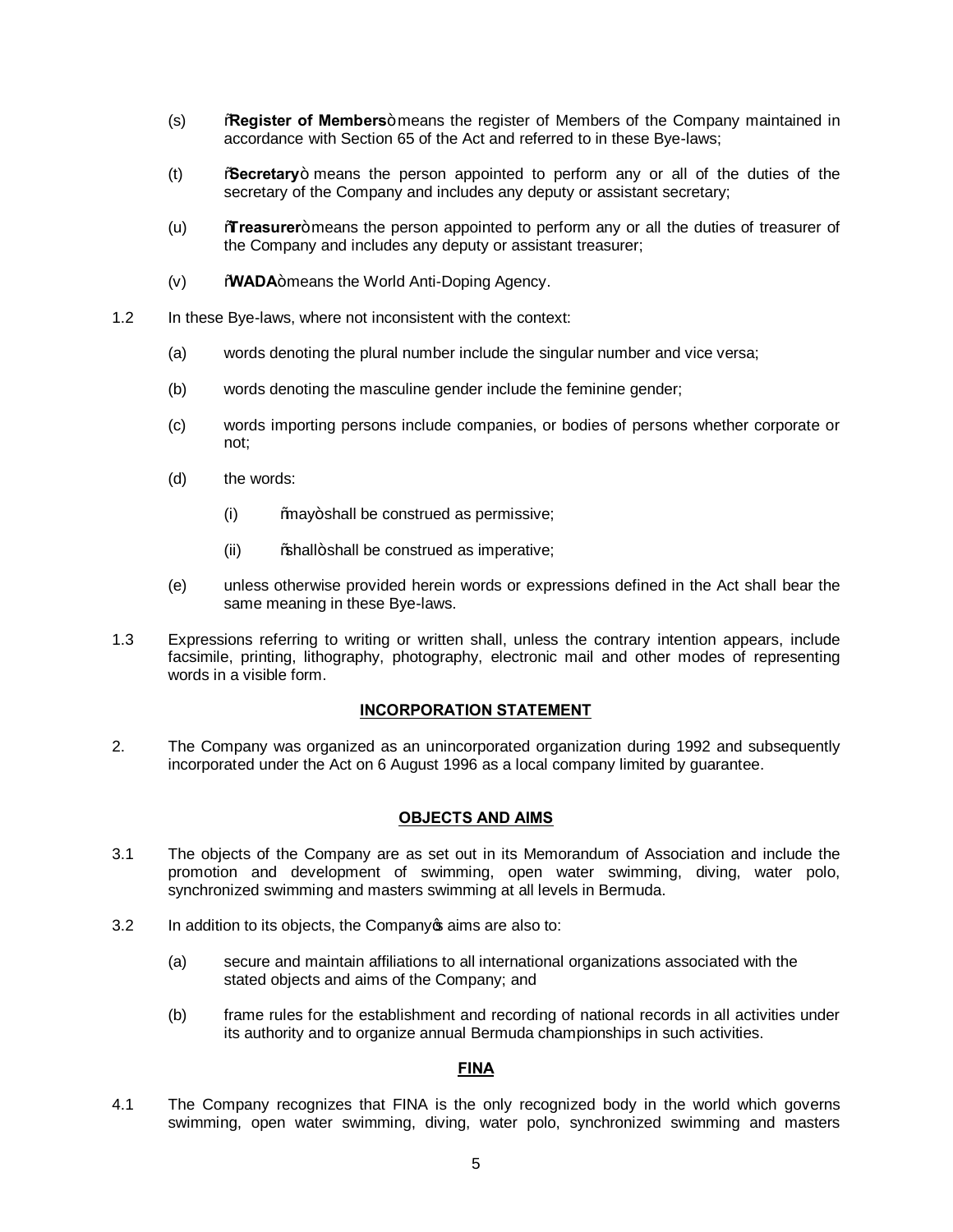swimming internationally. The Company will at all times operate under the rules of FINA and will ensure that those rules are adhered to by any affiliated organizations of the Company. The Company's Memorandum of Association and these Bye-laws and any rules promulgated by the Company shall not conflict with the FINA Rules and in the case of any conflict, the FINA Rules shall prevail.

4.2 The Company will comply with and act in accordance with all decisions, rules and regulations taken by the FINA Congress and the FINA Bureau.

# **ANTI-DOPING**

- 5.1 The Company supports drug-free sport, and efforts both locally and internationally to eradicate drug cheating in sport. Accordingly, the Company shall be bound by the provisions of the WADA Code, the rules and procedural guidelines of WADA and of its local affiliate, BCDS and the Anti Doping Rules and the Procedural Guidelines of FINA. In addition, the Company recognizes and will allow out-of-competition doping controls by FINA in accordance with FINA  $\circledast$  Doping Control Rules.
- 5.2 Acceptance into membership in the Company shall constitute agreement by the Members to be bound by and subject to such anti doping code, rules and procedural guidelines which code, rules and procedural guidelines shall apply to all athletes, support personnel and other persons under the jurisdiction of the Members.
- 5.3 The Company is also a signatory to the BCDS Domestic Programme which seeks to eradicate the use of illicit drugs in sport, and therefore agrees with and accepts its responsibility to comply with all procedural requirements in support of this programme as outlined in the BCDS Standard Operating Procedures.

# **AQUATIC EVENTS IN BERMUDA**

- 6.1 Anyone wishing to organize any amateur aquatic event for which the Company is the National Governing Body in Bermuda shall first apply in writing to the Company for sanctioning by the Company not less than ten (10) days prior to the event giving full details of the event, including the type and value of the prizes (if any).
- 6.2 It shall not be necessary to re-apply for the Company **s** approval for events already sanctioned in the Company of annual calendar unless additions have been made to such events after sanction has been received, however, the Company shall have the right to revoke any such sanction.
- 6.3 Organizers of sanctioned events must abide by the following conditions:
	- (a) no athlete a entry may be accepted unless he/she is registered with the Company or, in the case of a foreign athlete, with the governing body for the relevant aquatic event or a member of that governing body in his/her country of residence;
	- (b) entry forms must make provision for the inclusion of the athlete open equistration number and national governing body or member of that governing body and shall clearly state that the event is sanctioned by the Company and that the rules of the Company and FINA apply;
	- (c) the organizers shall provide the Secretary of the Company with a copy of the results of all sanctioned events within a specified time, as determined by the Board, after the conclusion of such events.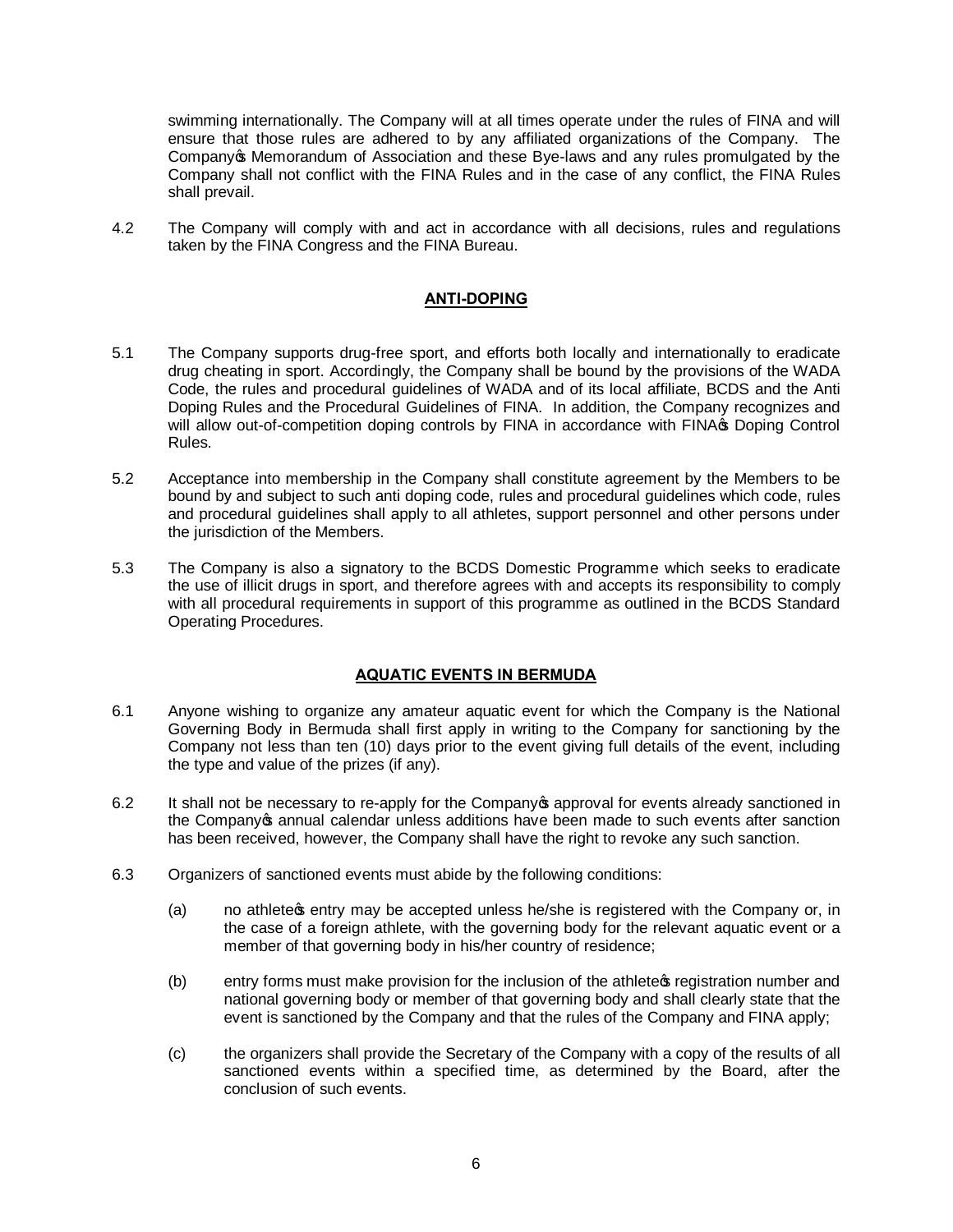#### **INTERNATIONAL MEETS; COMPETITORS COMPETING ABROAD; QUALIFICATIONS; WORLD, AREA AND GROUP CHAMPIONSHIPS**

7. Eligibility for participation in international meets shall be determined in accordance with the FINA General Rules.

# **MEMBERSHIP**

- 8.1 Membership of the Company shall be open to all properly constituted organizations and clubs whose purposes are in accordance with the objects and aims of the Company.
- 8.2 Any organization or club which wishes to become a Member shall deliver to the Company:
	- (a) an application for membership in such form as the Board shall from time to time require;
	- (b) copies of its constitutive documents and evidence that it has a membership of not less than 10 persons;
	- (c) such additional information as the Board may require.
- 8.3 No organization or club shall be admitted as a Member unless approved by the Board and unless and until it has paid the membership dues from time to time determined by the Board. If an application for membership is not approved by the Board, the applicant may request that the application be placed before a general meeting of the Members convened and held in accordance with these Bye-laws, and the application shall be voted upon by the Members at such general meeting.
- 8.4 There shall be no individual membership of the Company. However, this shall not preclude any individual (whether that individual is a member of any Member or otherwise) from becoming a registered participant with the Company for the purposes of competition organized by or run under the sanction of the Company. The Board may from time to time permit any individual to become registered with the Company on a temporary basis to enable that individual to participate in any event sanctioned by the Company, and the Board may from time to time establish the registration fee payable to the Company in respect of any such temporary registration.
- 8.5 A Member may terminate its membership of the Company at any time by notice in writing delivered to the Secretary.
- 8.6 Members shall be required to pay subscription dues as follows:
	- (a) membership dues in respect of each category of membership shall be as determined by the Board from time to time;
	- (b) unless otherwise determined by the Board, the membership year of the Company for the purposes of payment of membership dues is the financial year of the Company; and
	- (c) the Board shall from time to time determine the deadline date by which membership dues must be paid.
- 8.7 The Board may from time to time establish or create such other categories of membership, including associate members and/or special affiliate members, upon such terms including the payment of fees and the ability to nominate one or more persons to the Board of the Company as the Board may from time to time determine. Any such associate members and/or special affiliate members shall have no voting rights within the Company, save for any particular voting rights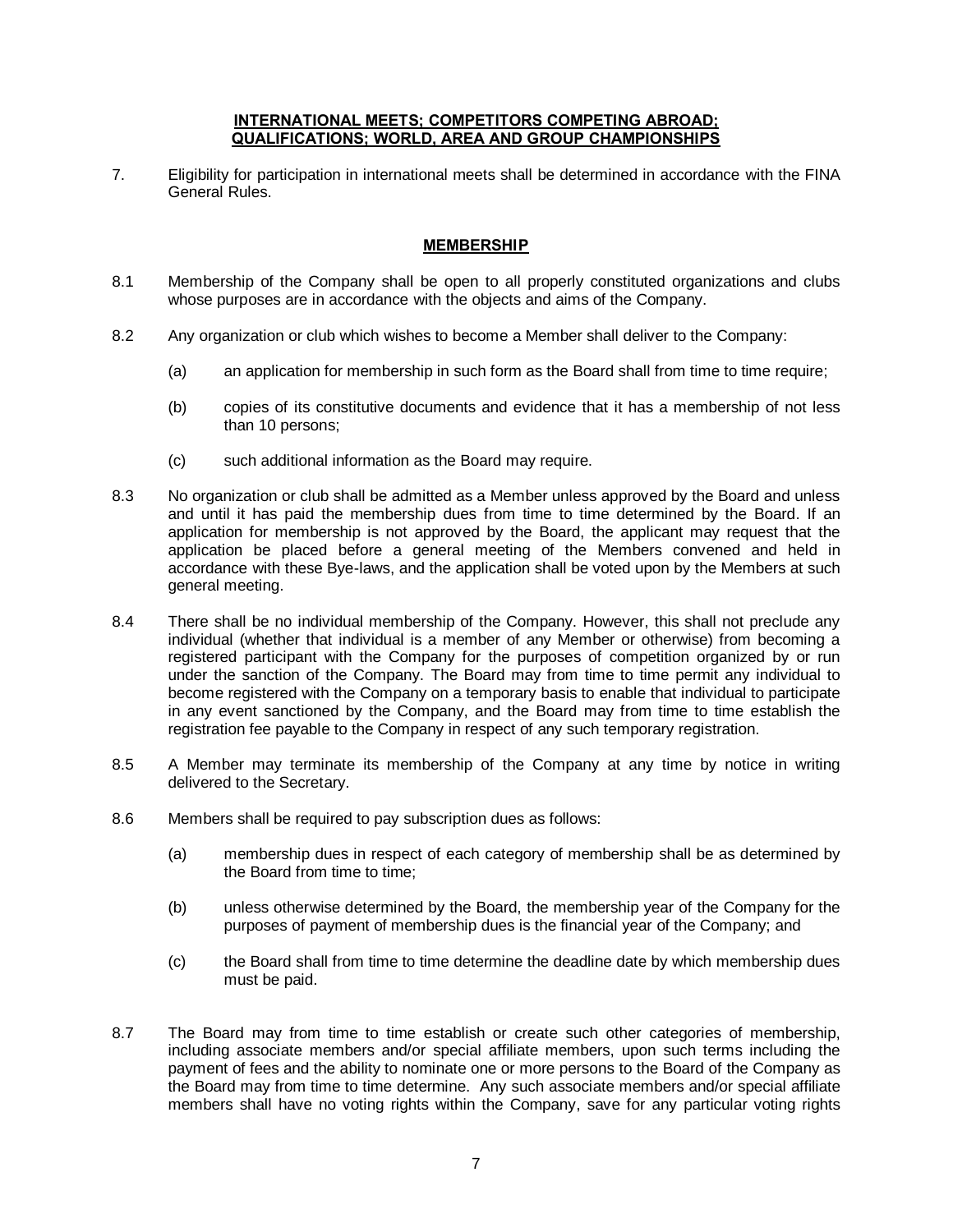which the Board may approve upon the creation of such category of membership or as required by the Act.

# **BOARD OF DIRECTORS**

## 9. **Board of Directors**

The business and affairs of the Company shall be managed and conducted by the Board and the Board may exercise all such powers of the Company as are not, by statute or by these Bye-laws, required to be exercised by the Company in general meeting subject, nevertheless, to these Byelaws, the provisions of any statue and to such directions as may be prescribed by the Company in general meeting. No regulation or alteration to these Bye-laws made by the Company in a general meeting shall invalidate any prior act of the Board which would have been valid if that regulation or alteration had not been made.

## 10. **Composition of the Board**

- 10.1 Each Member shall be entitled to appoint 3 Directors to the Board or such other number of Directors as may be determined by the Members from time to time in a general meeting.
- 10.2 At all times, 60% in number of the Directors must have Bermudian status as defined by Bermuda law relating to immigration from time to time in force.

# 11. **Appointment of Directors**

- 11.1 Save in the case of any casual vacancy, Directors shall be appointed by the Members at each annual general meeting or at any special general meeting convened for such purpose (in accordance with the relevant provisions of these Bye-laws) and shall hold office for such term as the Members shall determine or, in the absence of such determination, until the next annual general meeting or until their successors are appointed or their office is otherwise vacated.
- 11.2 A Member which is entitled to nominate one or more persons as a Director shall notify the Chairman at the relevant general meeting of the identity of the person(s) it wishes to nominate for appointment at that meeting. In the case of a casual vacancy to the Board as a result or the resignation or removal of a Director or the admission of a new Member which is entitled to appoint one or more Directors, the relevant Member shall nominate the relevant number of person(s) as a Director to fill such vacancy and the Board shall have the power to appoint such person(s) to the Board. Any such appointment shall take effect until the next following annual general meeting or until such Directoros successor is appointed or their office is otherwise vacated.

## 12. **Alternate Directors**

- 12.1 The Members of the Company may at any general meeting elect any person or persons to act as Directors in the alternative to any of the Directors or may authorise the Board to appoint such Alternate Directors. Unless the Members otherwise resolve, any Director may appoint and remove his own Alternate Director by written or verbal notice to the Secretary. The office of Alternate Director shall continue until the next annual election of Directors or, if earlier, the date on which the relevant Director ceases to be a Director. An Alternate Director may also be a Director in his own right and may act as alternate to more than one Director.
- 12.2 An Alternate Director shall have the rights and powers of the Director or Directors for whom such person is appointed in the alternative provided that such person shall not be counted more than once in determining whether or not a quorum is present at a meeting of the Board.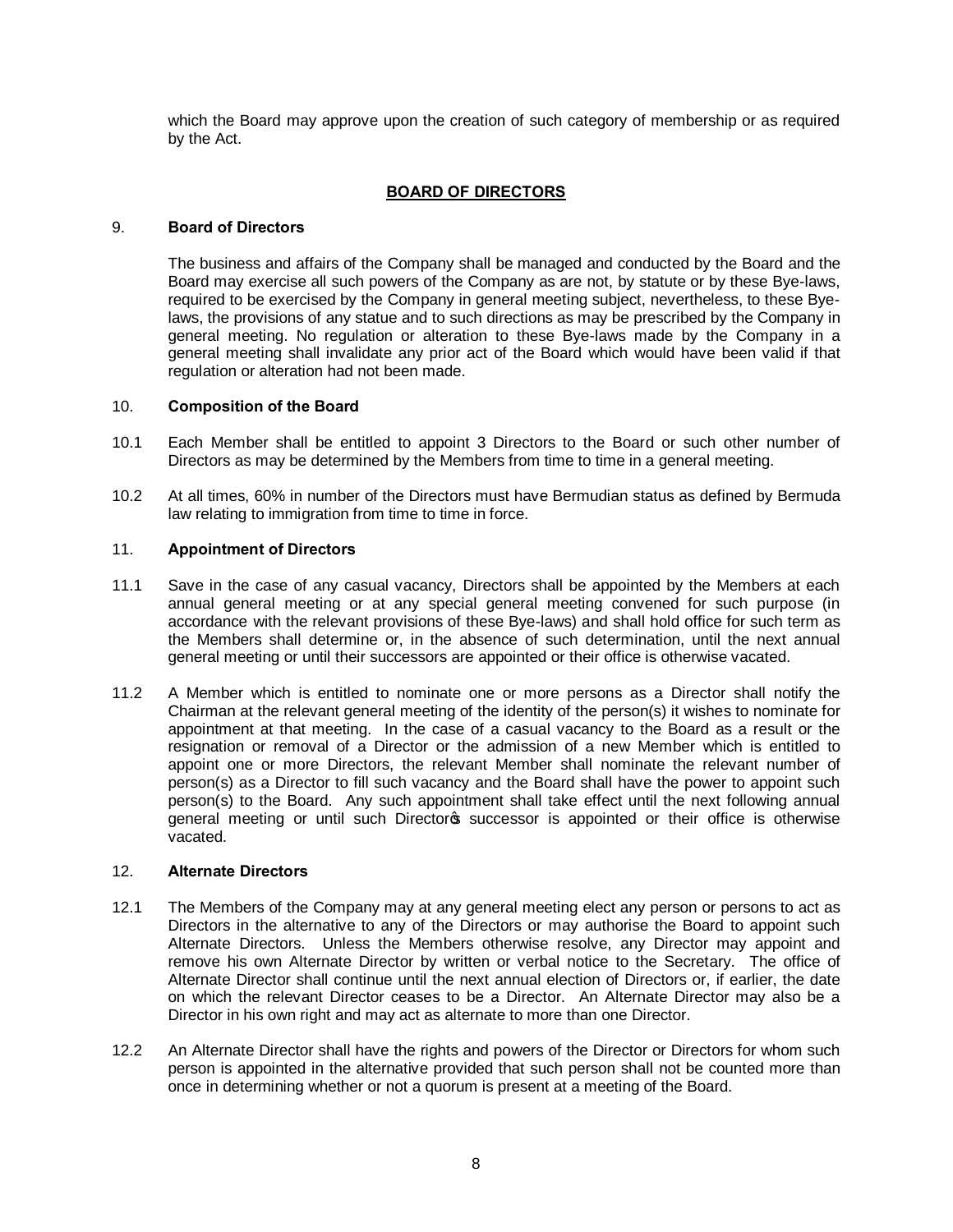12.3 An Alternate Director shall be entitled to receive notice of all meetings of the Board and to attend and vote at any such meeting at which any Director for whom he is alternate is not personally present, and generally to perform all the functions of any Director to whom he is alternate.

## 13. **Vacancies on the Board**

The office of Director shall be vacated if the Director:

- (a) is removed from office pursuant to these Bye-laws or is prohibited from being a Director by law;
- (b) is or becomes bankrupt or makes any arrangement or composition with his creditors generally;
- (c) is or becomes of unsound mind or dies; or
- (d) resigns his or her office by notice in writing to the Secretary of the Company.
- (b) The Board may act notwithstanding any vacancy in its number but, if and so long as its number is reduced below the number fixed by these Bye-laws as the quorum necessary for the transaction of business at meetings of the Board, the continuing Directors or Director may act for the purpose of (i) summoning a general meeting of the Company or (ii) preserving the assets of the Company

# 14. **Defects in appointment of Directors**

All acts done bona fide by the Board or by a committee of the Board, a member of any such committee, any person to whom the Board may have delegated any of its powers, or any person acting as a Director shall, notwithstanding that it be afterwards discovered that there was some defect in the appointment of any Director or person acting as aforesaid, or that they were, or any of them was disqualified, be as valid as if every such person had been duly appointed and was qualified to be a Director or act in the relevant capacity.

#### 15. **Procedure for Removal of Directors**

- 15.1 Subject to any provision to the contrary in these Bye-laws, the Members may, at any special general meeting convened and held in accordance with these Bye-laws, remove any Director by three-fourths (3/4) vote of all Members present and voting at the Meeting, provided that the notice of any such meeting convened for the purpose of removing a Director shall contain a statement of the intention so to do and be served on such Director not less than 14 days before the meeting and at such meeting such Director shall be entitled to be heard on the motion for such Directors removal.
- 15.2 A vacancy on the Board created by the removal of a Director under the provisions of Bye-law 15.1 may be filled by the Members at the meeting in accordance with the provisions of Bye-law 11.

#### 16. **Register of Directors and Officers**

The Secretary shall establish and maintain a Register of Directors and Officers as required by the Act. The Register of Directors and Officers shall be open to inspection in the manner prescribed by the Act between 10:00 a.m. and 12:00 noon on every working day.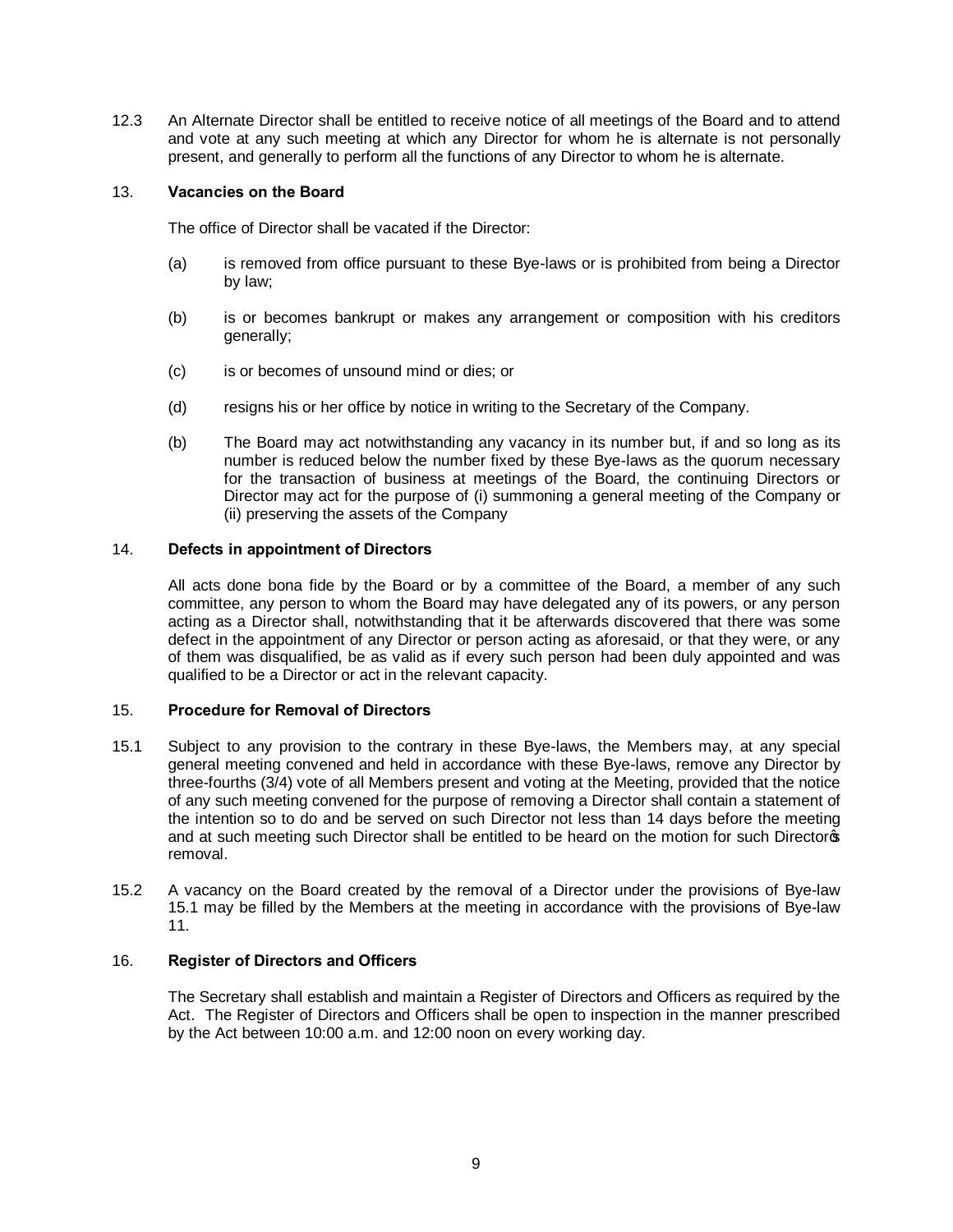# **POWERS AND DUTIES OF THE DIRECTORS**

#### 17. **Power to Appoint General Manager or Chief Executive Officer**

The Board may from time to time appoint one or more Directors or such other person not being a Director as selected by the Board to the office of general manager or chief executive officer of the Company who shall, subject to the control of the Board of Directors, supervise and administer all of the general business and affairs of the Company.

## 18. **Power to Appoint a Manager**

The Board may from time to time appoint a person to act as manager of the Company of day to day business and shall entrust and confer upon such manager such powers and duties as it deems appropriate for the transaction or conduct of such business.

#### 19. **Power to Authorise Specific Actions**

The Board may from time to time authorize any company, firm, person or body of persons to act on behalf of the Company for any specific purpose and in connection therewith to execute any deed, agreement, document or instrument on behalf of the Company.

#### 20. **Power to Appoint Attorney**

The Board may from time to time and at any time by power of attorney appoint any company, firm, person or body of persons to be an attorney of the Company for such purposes and with such powers, authorities and discretions, (not exceeding those vested in or exercisable by the Board), and for such period and subject to such conditions it may think fit and any such power of attorney may contain such provisions for the protection and convenience of persons dealing with any such attorney as the Board may think fit and may also authorize any such attorney to subdelegate all or any of the powers, authorities and discretions so vested in the attorney. Such attorney may, if so authorized under the seal of the Company, execute any deed or instrument under such attorney's personal seal with the same effect as the affixation of the seal of the Company.

#### 21. **Executive Committee**

The Board may from time to time establish an Executive Committee which shall be comprised of one Director appointed by each Member of the Company.

#### 22. **Power to Delegate to an Individual or a Committee**

In addition to the Executive Committee referred to in Bye-law 21, the Board may delegate any of its powers to any person on such terms and in such manner as the Board may see fit. The Board may delegate any of its powers to a committee appointed by the Board which may consist partly or entirely of non-Directors, provided that every such committee shall conform to such directions as the Board shall impose on it and provided further that the meetings and proceedings of any such committee shall be governed by the provisions of these Bye-laws regulating the meetings and proceedings of the Board, so far as the same are applicable and are not superseded by directions imposed by the Board.

#### 23. **Power to Borrow and Charge Property**

The Board may exercise all the powers of the Company to borrow money and to mortgage or charge its undertaking and property, or any part thereof, and may issue debentures, debenture stock and other securities whether outright or as security for any debt, liability or obligation of the Company or any third party.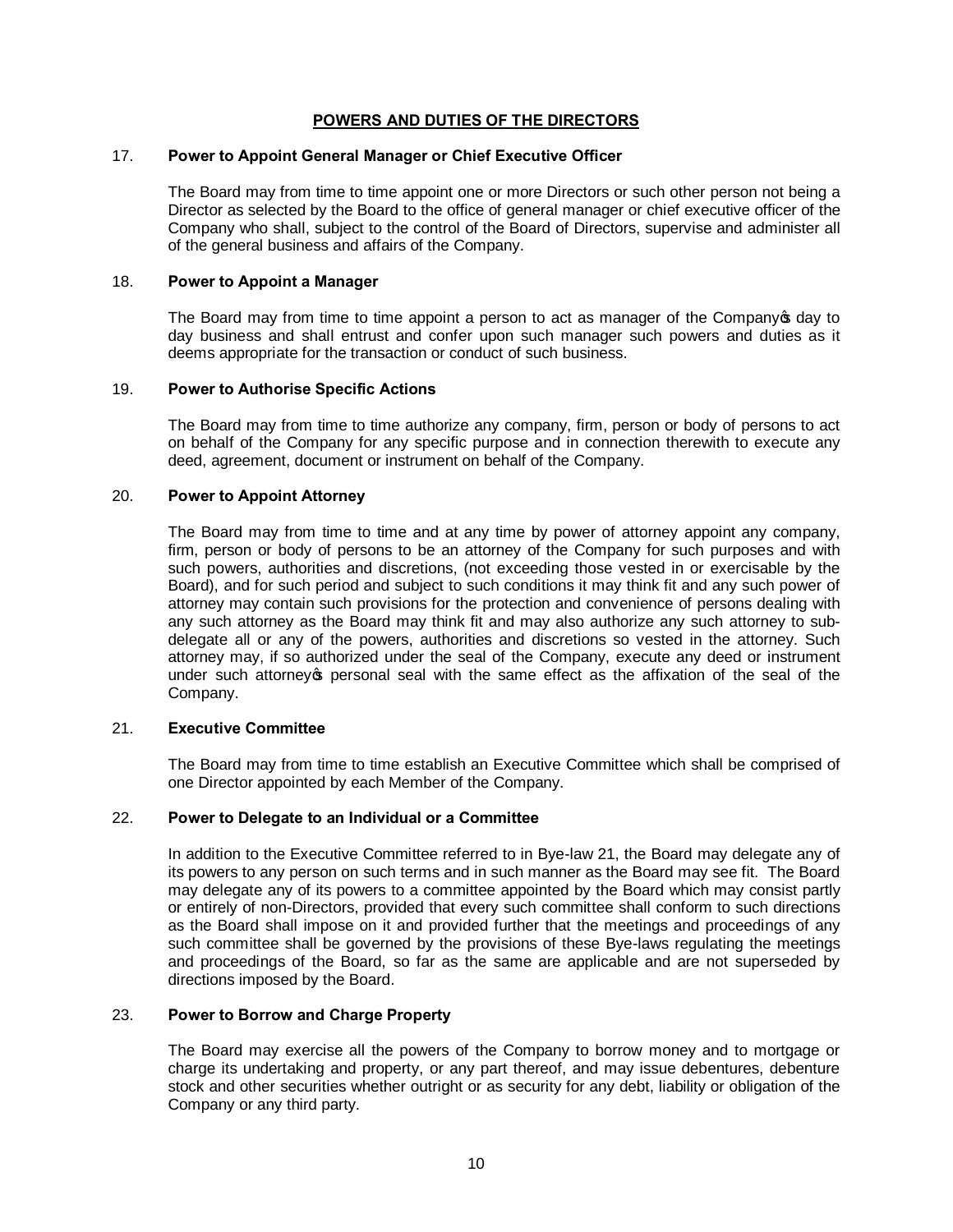## 24. **Power to appoint and dismiss Employees**

The Board may appoint, suspend or remove any manager, secretary, clerk, agent or employee of the Company and may fix their remuneration and determine their duties.

## **PROCEEDINGS OF THE DIRECTORS**

#### 25. **Notice of Meetings of the Board**

- 25.1 A Director may, and the Secretary on the requisition of a Director shall, at any time summon a meeting of the Board.
- 25.2 Notice of a meeting of the Board shall be deemed to be duly given to a Director if it is given to such Director verbally (including in person or by telephone) or otherwise communicated or sent to such Director by post, electronic mail, facsimile or other mode of representing words in legible and non-transitory form at such Director<sub>®</sub> last known address or in accordance with any other instructions given by such Director to the Company for this purpose.

#### 26. **Quorum at meetings of the Board**

The quorum necessary for the transaction of business at a meeting of the Board shall be one Director nominated by each Member. If within 15 minutes after the time appointed for the meeting of the Board the quorum is not present, the meeting shall stand adjourned to the same place and time on the seventh day following the date of the scheduled meeting and at such adjourned meeting the quorum shall be three Directors, each nominated by a different Member.

#### 27. **Meetings of the Board**

- 27.1 The Board may meet for the transaction of business, adjourn and otherwise regulate its meetings as it sees fit. The Company shall use its reasonable endeavors to hold monthly meetings of the Board so far as is practicable.
- 27.2 Directors may participate in any meeting of the Board by means of such telephone, electronic or other communication facilities as permit all persons participating in the meeting to communicate with each other simultaneously and instantaneously, and participation in such a meeting shall constitute presence in person at such meeting.
- 27.3 A resolution put to the vote at a meeting of the Board shall be carried by the affirmative votes of a majority of the votes cast and in the case of an equality of votes, the resolution shall fail.

## 28. **Written Resolutions**

A resolution in writing signed by all the Directors or by all the members of a committee which may be in counterparts shall be as valid as if it had been passed at a duly called and constituted meeting of the Board or committee, as the case may be, such resolution to be effective on the date on which the last Director or committee member signs the resolution.

# 29. **Obligations of Board to keep minutes**

Minutes prepared shall be kept by the Secretary at the registered office of the Company. The Board shall cause minutes to be duly entered in books provided for the purpose:

(a) of all elections and appointments of Directors and Officers, and members of any Executive Committee, other committee or any sub-committee;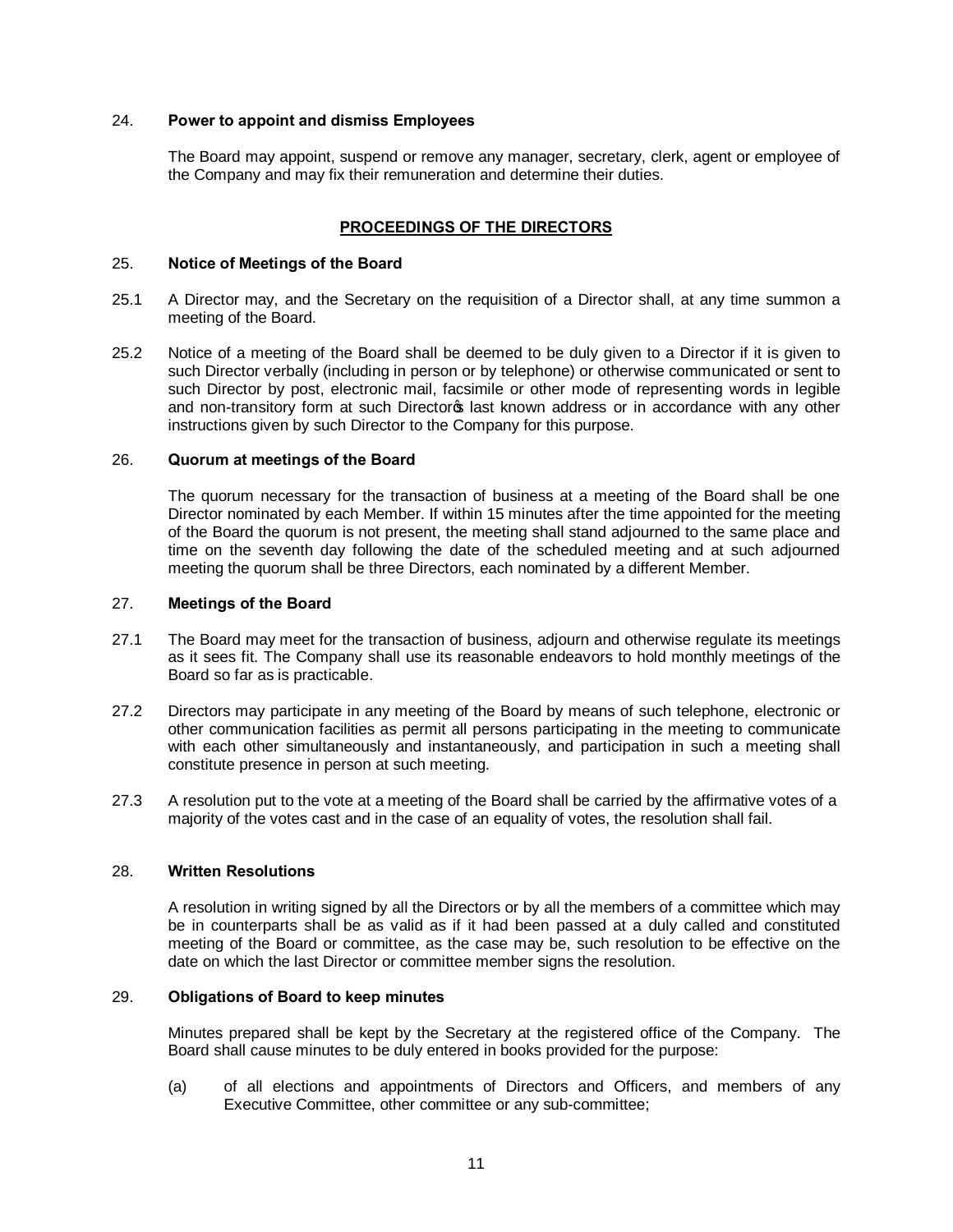- (b) of all the names of the Directors present at each meeting of the Board and of any committee appointed by the Board;
- (c) of all resolutions and proceedings of general meetings of the Members, meetings of the Board and meetings of the Executive Committee; and
- (d) all decisions of any Committee.

#### 30. **Contracts and disclosure of Directors' interests**

- 30.1 Any Director, or any Director firm, partner or any company with whom any Director is associated, may act in a professional capacity for the Company and such Director such Directors firm, partner or such company shall be entitled to remuneration for professional services as if such Director were not a Director, provided that nothing herein contained shall authorize a Director or Director of firm, partner or such company to act as Auditor of the Company.
- 30.2 A Director who is directly or indirectly interested in a contract or proposed contract or arrangement with the Company shall declare the nature of such interest as required by the Act.
- 30.3 Following a declaration being made pursuant to this Bye-law, and unless disqualified by the chairman of the relevant Board meeting, a Director may vote in respect of any contract or proposed contract or arrangement in which such Director is interested and may be counted in the quorum of such meeting.

#### **OFFICERS OF THE COMPANY**

#### 31. **Officers of the Company**

The Officers of the Company shall consist of a President, Vice President, Treasurer, Secretary, and such additional Officers as the Board may from time to time determine all of whom shall be deemed to be Officers for the purposes of these Bye-laws. No individual shall hold more than one position as an Officer of the Company.

# 32. **Appointment of Officers**

The Board shall, as soon as reasonably practicable after each annual general meeting appoint a President and Vice-President who shall be Directors. The Secretary, Treasurer and any additional Officers, who need not be Directors, shall be appointed by the Board from time to time.

#### 33. **Remuneration and duties of Officers**

Save as provided in the Memorandum of Association, the Act or these Bye-Laws, the powers, duties and remuneration of the Officers of the Company shall be such (if any) as are determined from time to time by the Board. A provision of the Act or these Bye-Laws requiring or authorising a thing to be done by a Director and the Secretary shall not be satisfied by its being done by the same person acting both as Director and as, or in the place of, the Secretary.

#### **INDEMNITY**

#### 34. **Indemnification of Directors and Officers of the Company**

The Company shall indemnify its Directors, Officers, employees, and volunteers to the fullest extent permitted by the law in Bermuda PROVIDED THAT this indemnity shall not extend to any matter in respect of any fraud or dishonesty which may attach to any of said persons.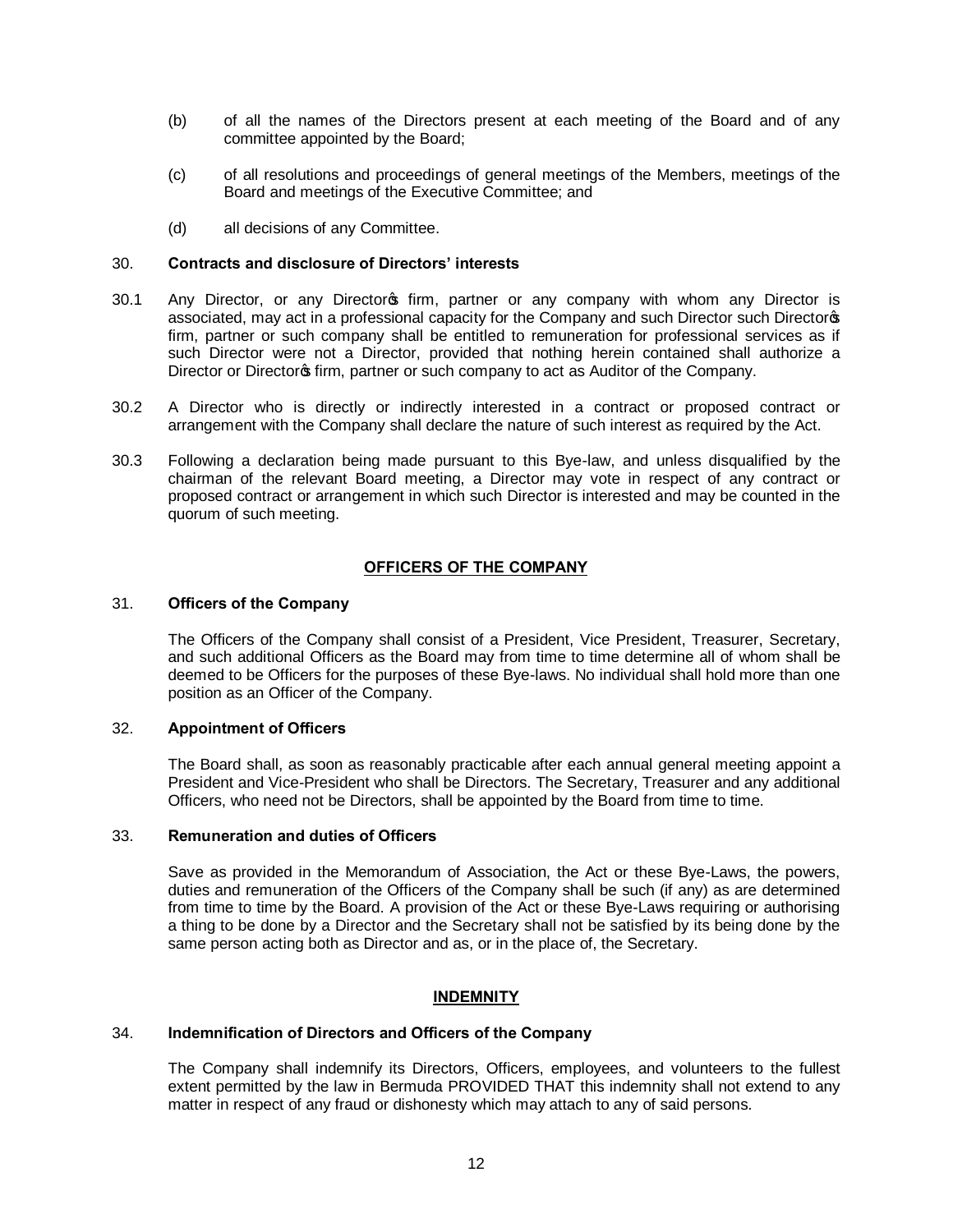#### **MEETINGS OF THE MEMBERS**

#### 35. **Annual General Meetings**

An annual general meeting of the Company shall be held in each calendar year in accordance with the requirements of the Act at such time and place as the President or any two Directors shall appoint. At least 5 days notice (excluding the day on which it is served or deemed to be served and the day for which it is given) in writing shall be given to each Member entitled to receive notice thereof specifying the place, date and time of the meeting, that the election of Directors will take place at the meeting and, as far as practicable, the general nature of the business to be considered. It is the intention of the Company that the annual general meeting be held each year within 90 days after the end of each financial year and in any event within such time limits as required by the Act.

#### 36. **Special General Meetings**

The President or any two Directors or any Director and the Secretary or the Board may convene special general meetings whenever in their judgment such a meeting is necessary, upon not less than 5 days gnotice (excluding the day on which it is served or deemed to be served and the day for which it is given) in writing to each Member entitled to receive notice thereof specifying the place, date and time of the meeting and the general nature of the business to be considered at the meeting.

## 37. **Accidental omission of notice of general meeting**

The accidental omission to give notice of a general meeting to, or the non-receipt of notice of a general meeting by, any person entitled to receive notice shall not invalidate the proceedings at that meeting.

#### 38. **Short notice**

Notwithstanding that a general meeting of the Company is called by shorter notice than that specified in Bye-Laws 35 or 36, it shall be deemed to have been duly called if it is so agreed:

- (a) in the case of a meeting called as an annual general meeting, by all the Members entitled to attend and vote at the meeting; or
- (b) in the case of any other meeting, by a majority in number of the Members having the right to attend and vote at the meeting, together representing not less than ninety-five per cent of the total voting rights at that meeting of all the members.

#### 39. **Postponement of meetings**

The Secretary may postpone any general meetings called in accordance with the provisions of these Bye-laws (other than a meeting requisitioned under these Bye-laws) provided that notice of postponement is given to each Member and each Director before the time for such meeting. Fresh notice of the date, time and place for the postponed meeting shall be given to each Member and each Director in accordance with the provisions of these Bye-laws.

#### 40. **Quorum for general meetings**

No business shall be transacted at any general meeting unless a quorum is present. Save as otherwise provided by these Bye-Laws, the quorum necessary for the transaction of business shall be one duly authorized representative of each Member. If within half an hour from the time appointed for the meeting a quorum is not present, the meeting shall stand adjourned to the same day one week later, at the same time and place or to such other day, time and place as the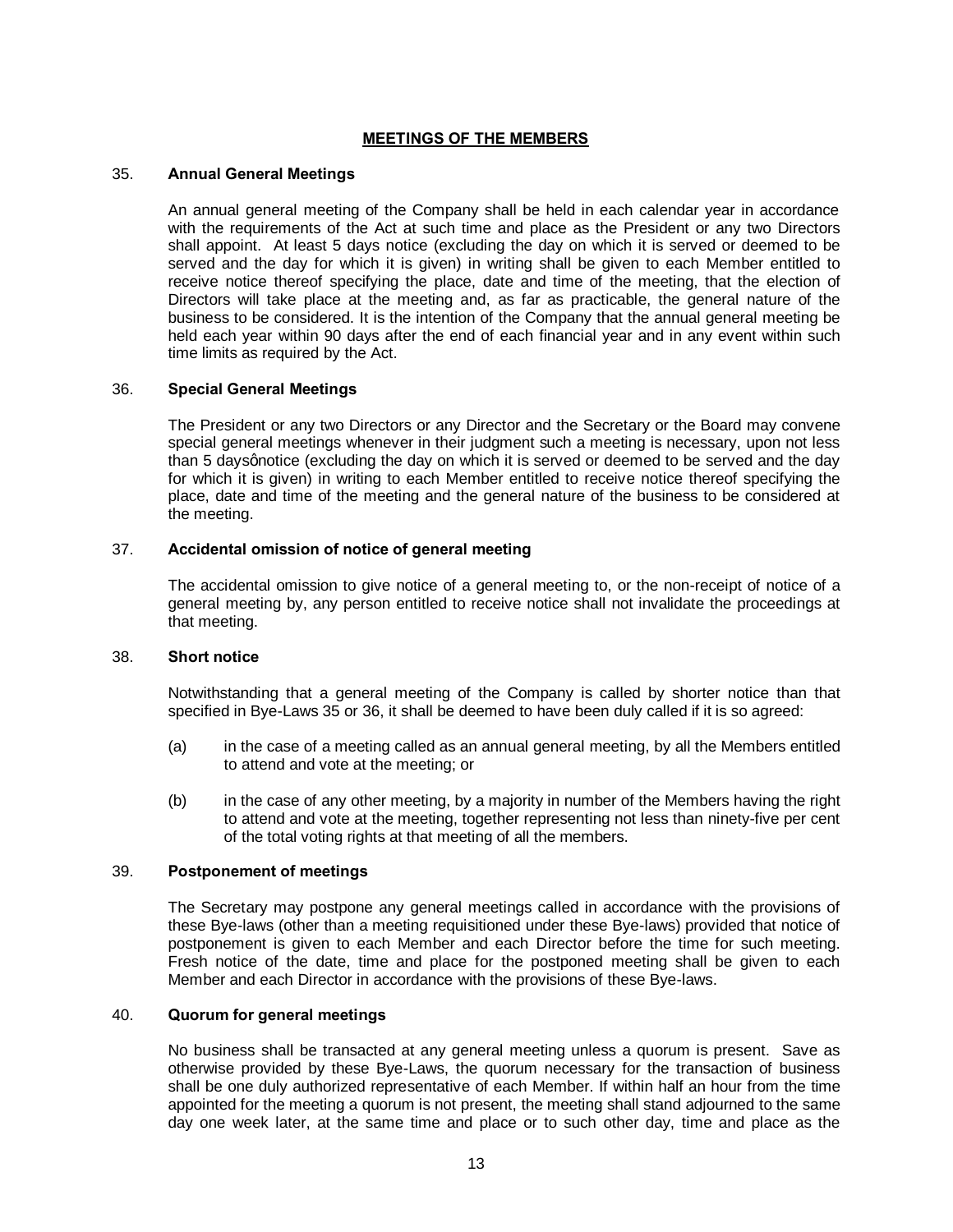Secretary may advise, and at any such adjourned meeting the quorum shall be such number of duly authorized representatives as represents not less than three fourths in number of the Members of the Company, each such representative being nominated by, and representing, a different Member.

## 41. **Adjournment of meetings**

The chairman of a general meeting may, with the consent of the Members at any general meeting at which a quorum is present (and shall if so directed), adjourn the meeting. Unless the meeting is adjourned to a specific date and time, fresh notice of the date, time and place for the resumption of the adjourned meeting shall be given to each Member entitled to attend and vote at general meetings in accordance with these Bye-Laws.

#### 42. **Written Resolutions**

- 42.1 Except in the case of the removal of auditors or Directors, anything which may be done by resolution in general meeting may be done by resolution in writing, signed by the required majority of the Members or their proxies, or in the case of a Member that is a corporation (whether or not a company within the meaning of the Companies Acts) by its representative on behalf of such Member, being the required majority of the Members of the Company who at the date of the notice of the resolution in writing would be entitled to attend a meeting and vote on the resolution. Such resolution in writing may be signed in as many counterparts as may be necessary.
- 42.2 Notice of any resolution in writing to be made under this Bye-Law shall be given, and a copy of the resolution shall be circulated, in the same manner as that required for a notice of a general meeting of the Company at which the resolution could have been considered, except that the length of the period of notice shall not apply.
- 42.3 The accidental omission to give notice of, or to circulate a copy of, a resolution in writing to be made under this Bye-Law, or the non-receipt of such notice or copy by, any person entitled to receive such notice or copy shall not invalidate the passing of the resolution.
- 42.4 For the purposes of this Bye-Law, the date of the resolution in writing is the date when the resolution is signed by, or on behalf of, the Member who establishes the majority of votes required for the passing of the resolution and any reference in any enactment to the date of passing of a resolution is, in relation to a resolution in writing made in accordance with this Bye-Law, a reference to such date.
- 42.5 A resolution in writing made in accordance with this Bye-Law is as valid as if it had been passed by the Company in general meeting. A resolution in writing made in accordance with this Bye-Law shall constitute minutes for the purposes of the Act and these Bye-Laws.

# 43. **Telephone etc. meetings**

Members may participate in any general meeting by telephone, electronic or other communication facilities which permit all persons participating in the meeting to communicate with each other simultaneously and instantaneously and participation in such a meeting shall constitute presence in person at such meeting.

#### 44. **Attendance of Directors**

The Directors shall upon written request deposited at the Registered Office be entitled to receive notice of, attend and speak at, general meetings of the Company.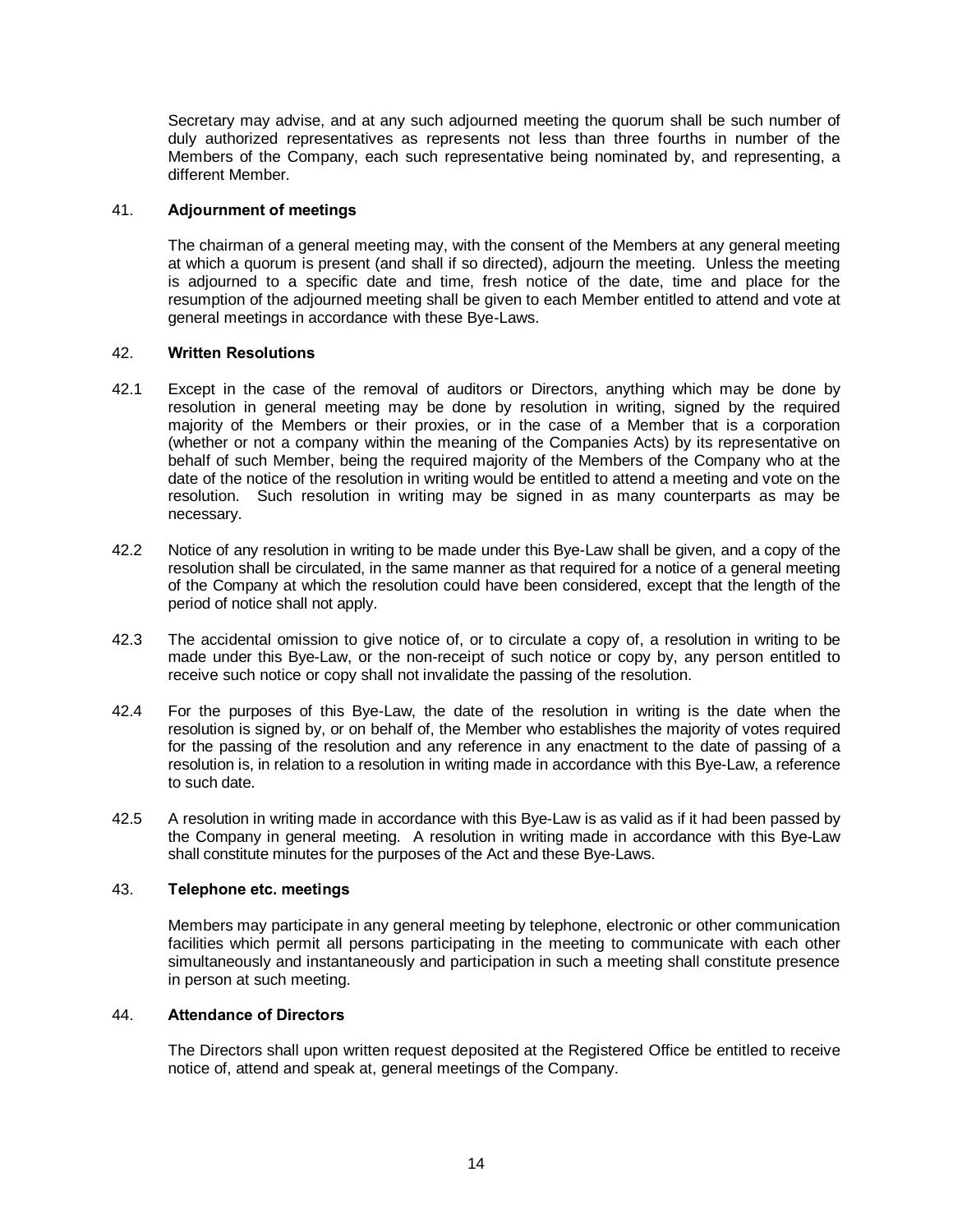#### 45. **Chairman of meetings**

The President of the Company shall preside as chairman at every general meeting. If at any meeting the President is not present within five minutes after the time appointed for holding the meeting, the Directors present shall choose one of their number to act or if one Director only is present he shall preside as chairman if willing to act. If no Director is present or, if no Director is willing to act as chairman, the persons present and entitled to vote shall elect one of their number to be chairman.

## 46. **Voting at meetings**

- 46.1 Save where a greater majority is required by the Act or these Bye-Laws, any question proposed for consideration at a general meeting shall be decided on by a simple majority of votes cast.
- 46.2 No Member shall be entitled to vote at any general meeting unless that Member has paid all the calls made by the Treasurer with respect to membership dues payable by that Member.

## 47. **Voting on show of hands**

At any general meeting, a resolution put to the vote of the meeting shall be decided on a show of hands and, subject to these Bye-Laws, each Member present by a representative or proxy at that meeting shall be entitled to one vote and shall cast that vote by raising his or her hand.

# 48. **Chairman's decision**

A declaration by the chairman of a meeting that a resolution has, on a show of hands, been carried or carried unanimously or by a particular majority or not carried by a particular majority or lost shall be final and conclusive, and an entry to that effect in the minute book of the Company shall be conclusive evidence of that fact without proof of the number of votes recorded for or against such resolution.

## 49. **Voting by Poll**

Notwithstanding Bye-law 47, a poll may be demanded by the chairman of the meeting or by one Member present in person or by proxy at the meeting. Where a poll is demanded in accordance with these Bye-laws, each Member present in person or by proxy shall have one vote. Where a vote is taken by poll, each Member present and entitled to vote shall be furnished with a ballot paper on which such Member shall record his/her vote in such manner as shall be determined at the Meeting, and each ballot paper shall be marked in such manner as may identify the voter. At the conclusion of the poll, the ballot papers shall be examined and counted by a committee of not less than two Members appointed by the chairman of the meeting for the purpose and the result of the poll shall be declared by the chairman of the meeting.

# **AMENDMENTS TO THE BYE-LAWS**

#### 50. **Amendments**

No Bye-law shall be rescinded, altered or amended and no new Bye-law shall be made until the same has been approved by the FINA Bureau, a resolution of the Board and by a resolution of the Members, in each case at a duly convened meeting of the Board or the Members (as the case may be) or by a written resolution of the Board or the Members (as the case may be) in accordance with these Bye-laws.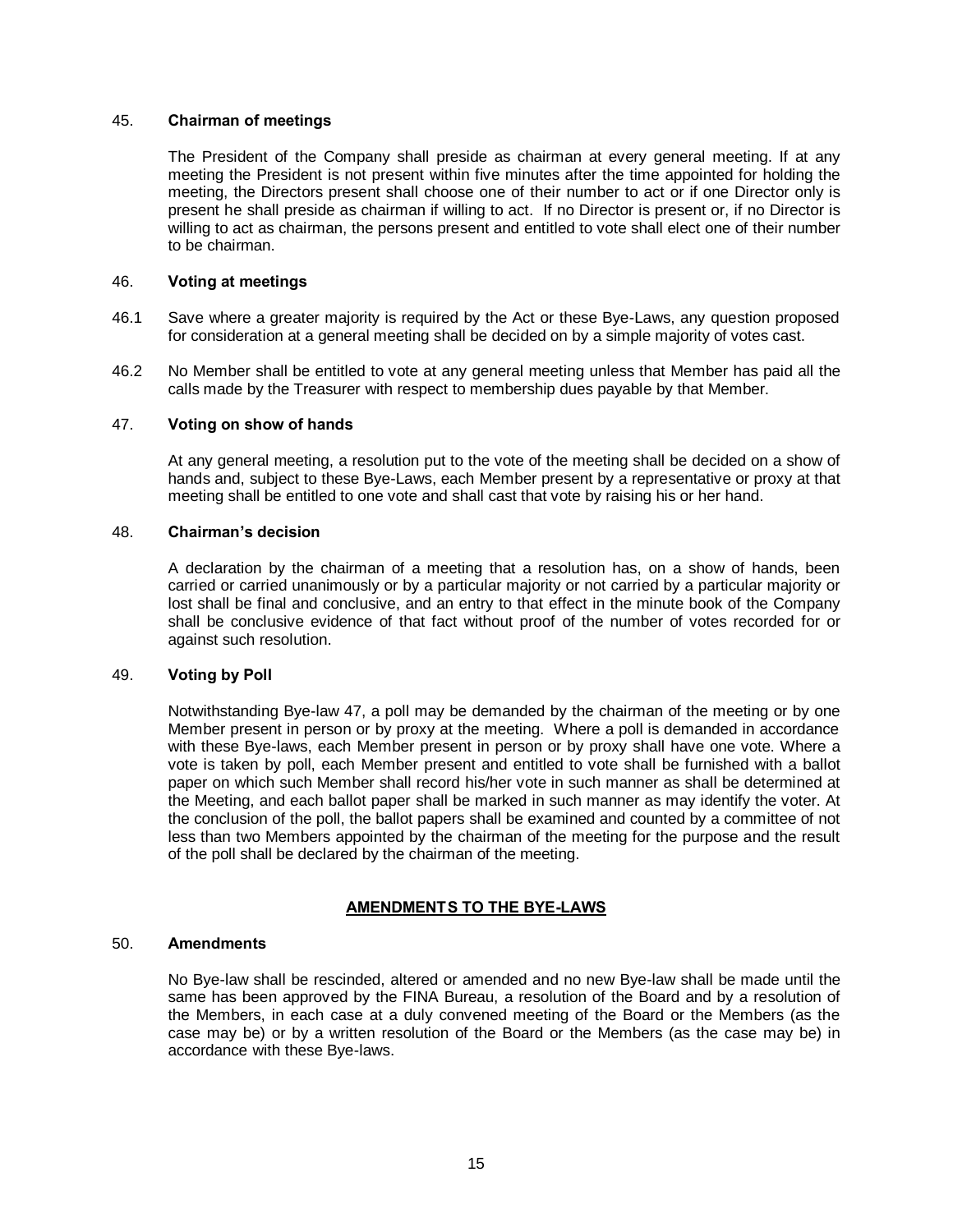## **ACCOUNTS AND FINANCIAL STATEMENTS**

#### 51. **Records of account**

The Treasurer shall cause to be kept proper records of account with respect to all transactions of the Company and in particular with respect to:

- (a) all sums of money received and expended by the Company and the matters in respect of which the receipt and expenditure relates;
- (b) all sales and purchases of goods by the Company; and
- (c) the assets and liabilities of the Company.

Such records of account shall be kept at the registered office of the Company or, subject to Section 83 (2) of the Act, at such other place as the Board thinks fit and shall be available for inspection by the Directors during normal business hours.

#### 52. **Financial year end**

The financial year end of the Company shall be  $31<sup>st</sup>$  August in each year or such other date as may be determined by a resolution of the Board.

## 53. **Financial statements**

Subject to any rights to waive laying of audited accounts pursuant to Section 88 of the Act, financial statements as required by the Act shall be laid before the Members in general meeting. Such audited financial statements shall be prepared in compliance with applicable law. A resolution in writing made in accordance with Bye-law 42 receiving, accepting, adopting, approving or otherwise acknowledging audited financial statements shall be deemed to be the laying of such audited statements before the Members in general meeting.

#### **AUDIT**

# 54. **Appointment of Auditor**

Subject to Section 88 of the Act, at the annual general meeting or at subsequent special general meeting in each year, an independent representative of the Members shall be appointed by them as Auditor of the accounts of the Company. Such Auditor may be a Member but no Director, Officer or employee of the Company shall, during his or her continuance in office, be eligible to act as an Auditor of the Company.

## 55. **Remuneration of Auditor**

The remuneration of the Auditor shall be fixed by the Company in general meeting or in such manner as the Members may determine.

#### 56. **Vacating of office of Auditor**

If the office of Auditor becomes vacant by the resignation or death of the Auditor, or by the Auditor becoming incapable of acting by reason of illness or other disability at a time when the Auditor's services are required, the Board shall, as soon as practicable, convene a special general meeting to fill the vacancy thereby created.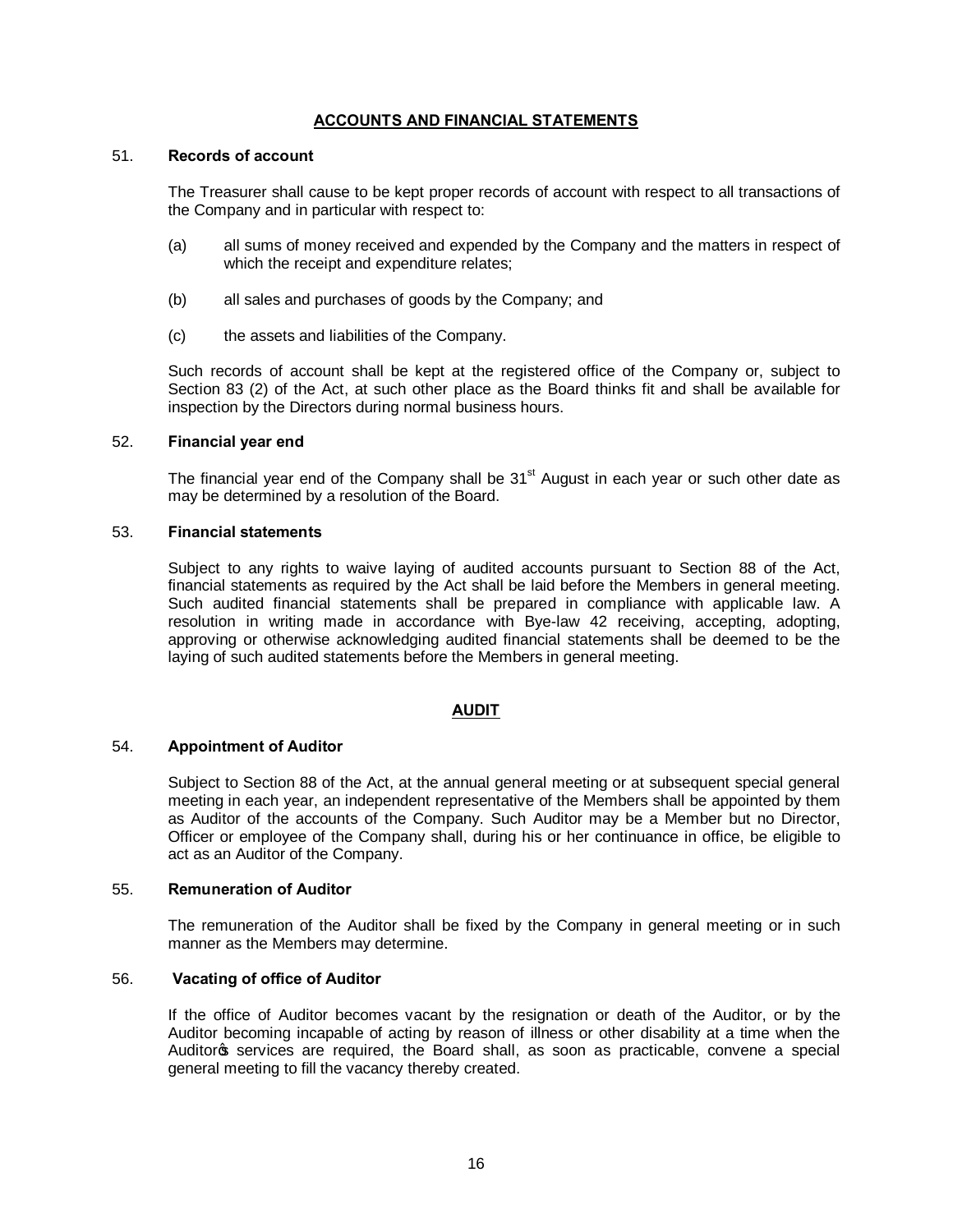## 57. **Access to books of the Company**

The Auditor shall at all reasonable times have access to all books kept by the Company and to all accounts and vouchers relating thereto, and the Auditor may call on the Directors or Officers of the Company for any information in their possession relating to the books or affairs of the Company.

#### 58. **Report of the Auditor**

- 58.1 Subject to any rights to waive laying of accounts or appointment of an Auditor pursuant to Section 88 of the Act, the accounts of the Company shall be audited at least once in every year.
- 58.2 The financial statements provided for by these Bye-laws shall be audited by the Auditor in accordance with generally accepted auditing standards. The Auditor shall make a written report thereon in accordance with generally accepted auditing standards and the report of the Auditor shall be submitted to the Members in general meeting.
- 58.3 The generally accepted auditing standards referred to in Bye-law 58.2 may be those of a country or jurisdiction other than Bermuda. If so, the financial statements and the report of the Auditor must disclose this fact and name such country or jurisdiction.

# **SEAL OF THE COMPANY**

## 59. **The Seal**

The Company may adopt a seal of the Company in such form as the Board may from time to time determine. The Board may adopt one or more duplicate seals for use outside Bermuda.

#### 60. **Manner in which seal is to be affixed**

A seal may, but need not, be affixed to any deed, instrument, certificate or document but, if the seal is to be affixed, it shall be attested by the signature of (i) any Director; (ii) the Secretary; (iii) any Officer or (iv) any other person appointed by the Board for the purpose.

# **WINDING-UP**

#### 61. **Assets**

The assets of the Company shall be used to satisfy all debts and liabilities of the Company in the event of its dissolution, and the liability of any Member is limited to the amount specified in the Memorandum of Association and to the monies owing by such Member to the Company by way of membership dues, levies or related fees.

## 62. **Winding-up/distribution by liquidator**

If the Company shall be wound up the liquidator shall distribute in specie or in kind the assets of the Company (whether they shall consist of property of the same kind or not) to some other charitable society, institution or organization having objects similar to or compatible with those of the Company and may, for such purpose, set such value as he or she deems fair upon any property to be divided as aforesaid.

#### 63. **Application of Income and Property**

The income and property of Company shall by applied solely towards the promotion of its objects as set forth in its Memorandum of Association and no portion thereof shall be paid or transferred